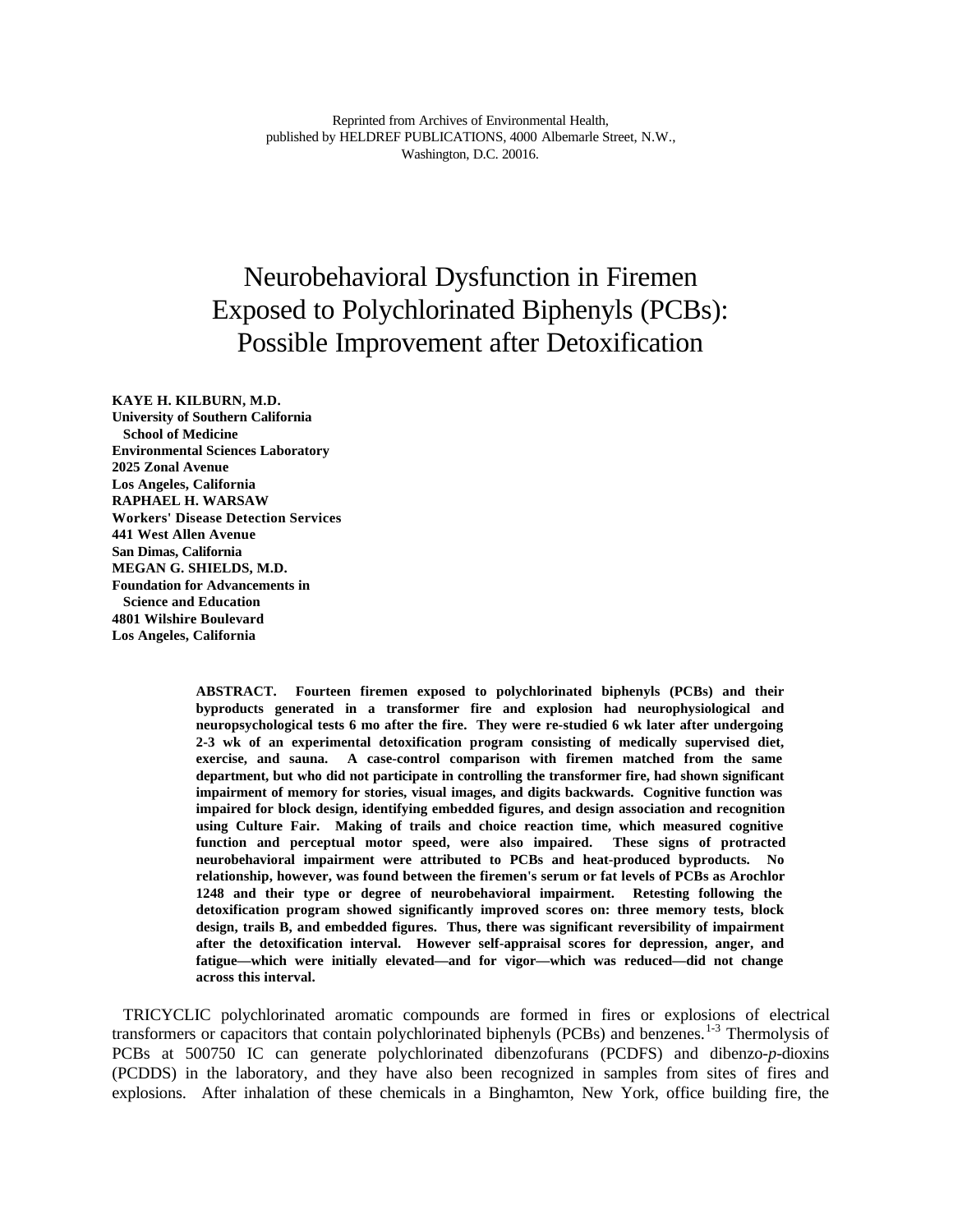exposed population noted disorders of skin, eyes, and liver. Pain in the limbs and weakness have been observed after ingestion of PCBs.<sup>4</sup> Also, chloracne, hirsuteness, blepharoconjunctivitis, hepatic dysfunction, and porphyria cutanea tarda have been observed after ingestion<sup>5</sup> but not after inhalational exposures.<sup>6</sup> A diminution or loss of peripheral sensory and motor function studies have been reported, accompanied by reduction of nerve conduction velocity.<sup>7,8</sup> Except for nerve conduction velocity, neurobehavioral function studies have not been reported previously in human subjects with occupational or accidental exposure to PCBs.

Fourteen firemen were exposed to fumes, smoke, and gases from a transformer containing PCBs during a powerhouse fire on April 3, 1987. During the fire, a transformer containing PCBs exploded in a second floor transformer room and leaked. Firemen inhaled fumes and smoke for 15-30 min before donning breathing apparatuses that were worn intermittently. The gloves of some firemen were soaked, whereas some did not wear gloves at all; others had skin contact during cleanup of the fire. No one was overcome or felt weak after exposure. All 14 men noted symptoms beginning 2 d to 3 mo after the fire, which included extreme fatigue (N = 8), headache (N = 7), muscle weakness (N = 9), and aching joints (N = 5), but none had arthritis. Eight had memory loss, and 6 noted an impaired ability to concentrate. In the ensuing weeks, several experienced irritability, insomnia, impaired balance, and hypertension; I person lost 10 kg. In August 1987, neurobehavioral, medical, and biochemical studies were conducted. After these studies, they underwent 2-3 wk of a detoxification regimen, which included a regulated diet, and two sessions daily of exercise and heat stress (sauna) during which their medical and blood biochemical status was monitored closely. In November 1987-following the detoxification trial period-neurobehavioral testing was repeated. Also in November a matched comparison group of 14 firemen were studied who had not been in the February fire. In this paper we compare the neurobehavioral function of the exposed group before and after detoxification.

# **Methods**

The 14 male firemen had fought the fire in the transformer room and were exposed to PCBs and byproducts during control (knock-down) overhaul and cleanup of the fire and equipment. The assistant fire chief assigned a case-matched control group. This control group was selected from firemen who resided in the same city and who were with companies not engaged in the fire in question. These men were matched for age, race, and years as a fireman.

The neurobehavioral test battery was slightly modified from that used in studies of histology technicians exposed to formaldehyde and solvents.<sup>9</sup> Therefore, instead of doing the sharpened Romberg, body balance was measured using a sound emitter mounted on the head to register its position and speed of movement. A nonverbal, nonarithmetic measure of aptitude or intelligence was added, Culture Fair 2A and 2B, <sup>10,11</sup> each battery consisting of four sets of picture puzzles. Also, the Profile of Mood States (POMS)<sup>12</sup> was given to measure affective disorders. Culture Fair and POMS were administered to groups of four to eight firemen. Other testing at both sessions was done individually by trained and experienced physicians or technicians.

Visual two choice reaction time (CRT) was defined as the time from appearance of an A or S on a video screen of a personal computer to its cancellation by pressing a key with the index finger of the dominant hand. The stimulus was generated by a pseudo-random numbers array by the computer with intervals between 2 and 6 s. The median of 7 correct responses to stimuli following 13 responses for learned was recorded as choice reaction time.<sup>13</sup>Average CRT for adults age 43 y is  $600 \pm 88$  ms.<sup>9</sup>

Body balance while standing erect with feet together for I min tests the vestibular apparatus, cerebellar function, proprioception, and motor function. Deviations from standing postural fixation were recorded using a tone signal-generating stylus mounted on the head and two microphones fixed at 10-15 cm from the head. This Doppler system records the sequential positions of the head and stores this path in a computer (Atari 520). The moments of the path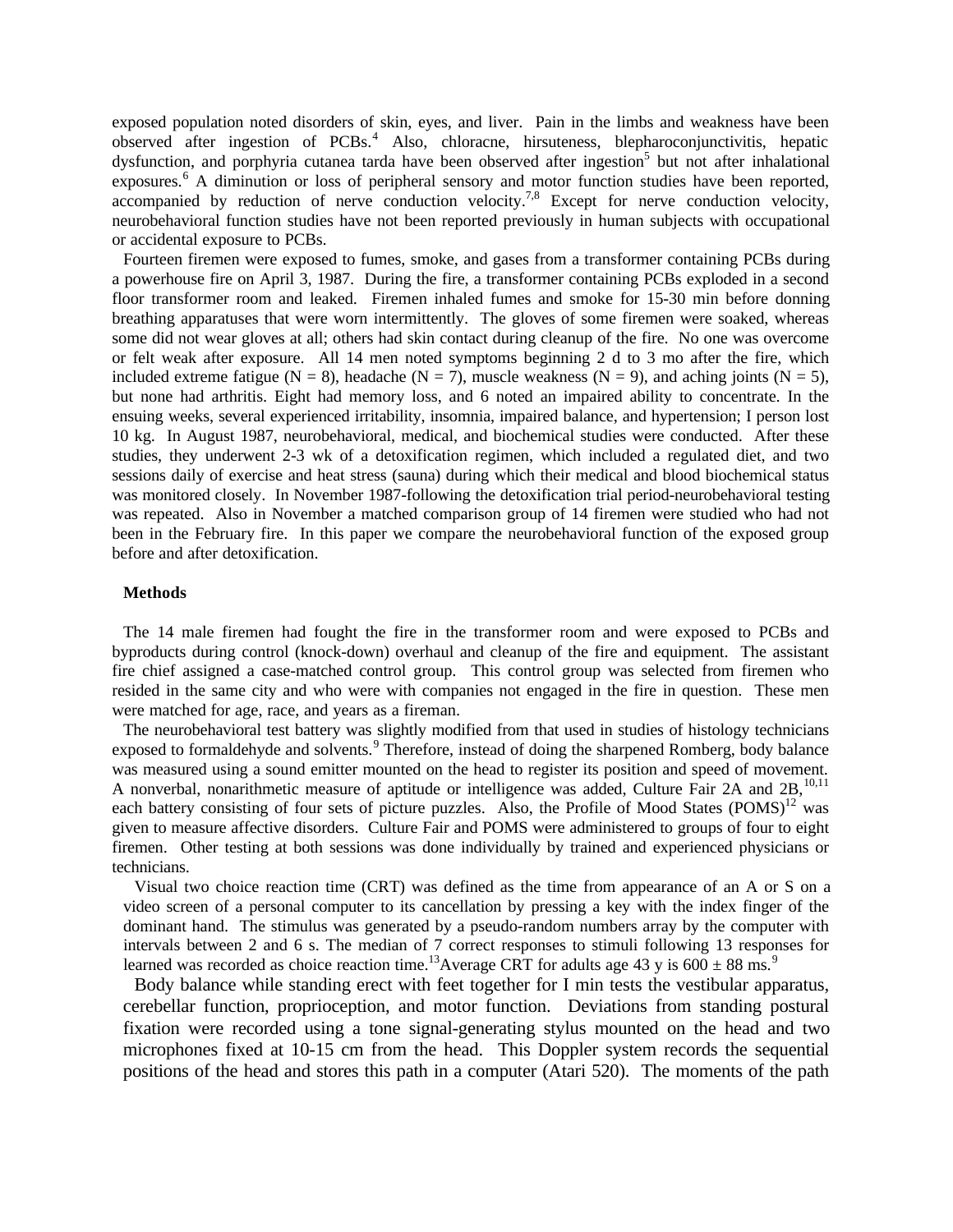were plotted on the X and Y axes for a subject standing for 60 s with eyes open and then for 60 s with eyes closed. Results were expressed as mean radius in cm of the sway path.<sup>14</sup>

Memory was measured by administering three tests from Wechsler's memory scale.<sup>15</sup> The first consisted of immediate recall of two brief stories, read one at a time. Visual memory was then tested by having the subject draw three diagrams immediately after each was presented for 10 s. The third test-digit span measured immediate recall of sequences of numbers read forward and recalled forward and of numbers read forward but recalled backward.

Two-dimensional block designs were assembled from four and then nine blocks to test visual perception and problem solving. This test, from the Wechsler Adult Intelligence Scale<sup>16</sup> bases scores on the time needed to complete each design.

Embedded figures tests discrimination in recognizing 10 simple objects in each of 4 over-printed arrays. The number of objects recognized in each plate in 30 s and 60 s was scored. Poor performance has been correlated with mild lead intoxication in battery workers and with exposure to solvents in painters.<sup>20</sup>

Culture Fair is a nonverbal, nonarithmetic intelligence scale consisting of four subtests selecting designs for similarity, differences, completion, and recognition of relations.<sup>10,11</sup> This scale, alone or combined with block design, and verbal and visual memory provides an estimate of intelligence.

Four tests that measure dexterity, coordination, decision making, and peripheral sensation from the HalstedReitan battery<sup>17</sup> are administered in sequence after the memory and block design tests. The time required to place 25 keyed pegs in a slotted pegboard, one at a time, as fast as possible with dominant and nondominant hands, measures dexterity and eye-hand coordination.<sup>18</sup>

Perceptual motor speed (coordination) is measured in trail making A: the time needed to connect 25 numbered dots in consecutive order by a continuous pencil line is measured. Normal subjects require 25- 30 s. Trail making B adds decision making, for numbers and letters must be connected alternately in ascending order 1-A, 2-B, up to 13. For normal subjects, this requires 60-65 s, i.e., twice the time of trails  $A.$ <sup>19</sup>

Finger writing consists of recognizing numbers 3-6 written in random order four times on each finger pad of both hands, while the subject's eyes are closed. Failures are recorded and reflect impaired peripheral sensory awareness or inability to recognize peripheral stimuli.<sup>17</sup>

The POMS records tension/anxiety, anger, depression, vigor, fatigue, and confusion during the preceding week by having subjects rate 65 adjectives descriptive of feeling on a 0-4 intensity scale. Scores are added in each of the 6 categories. For the POMS score, the vigor score is subtracted from the sum of the other 5 scores.

Following initial evaluation and neurobehavioral testing, the 14 exposed firemen underwent a 2-3 wk detoxification program<sup>21,22</sup> that included a supervised diet, daily exercise, and sauna. The diet included a polyunsaturated oil supplement and gradually increasing doses of niacin. Aerobic exercise for 30-60 min twice a day was alternated with sauna to 155'F (68.3'C) to increase fat metabolism and sweating. Firemen were monitored with physical and neurological examinations and serum and urine chemical assays with replacement of minerals lost by sweating. The 14 men completed the program, and 14 of 14 completed all of the repeated neurobehavioral testing 6 wk later.

Data were entered into a microcomputer (HewlettPackard 9816), and the basic statistical library was used to compare mean scores of component tests, calculate confidence intervals, and do t tests. A correlation matrix and linear correlations were done with this statistical library. A difference of  $p < .05$ was adopted for significance.

## **Results**

Initial testing showed that firemen exposed to PCBs had poorer neurobehavioral function than did the case-matched firemen unexposed at this incident (referents) (Table 1). Significant differences were measured for verbal memory, visual memory, digits backward, block design, trails A and B, Culture Fair, and choice reaction time. There were no differences between exposed and referents in dexterity measured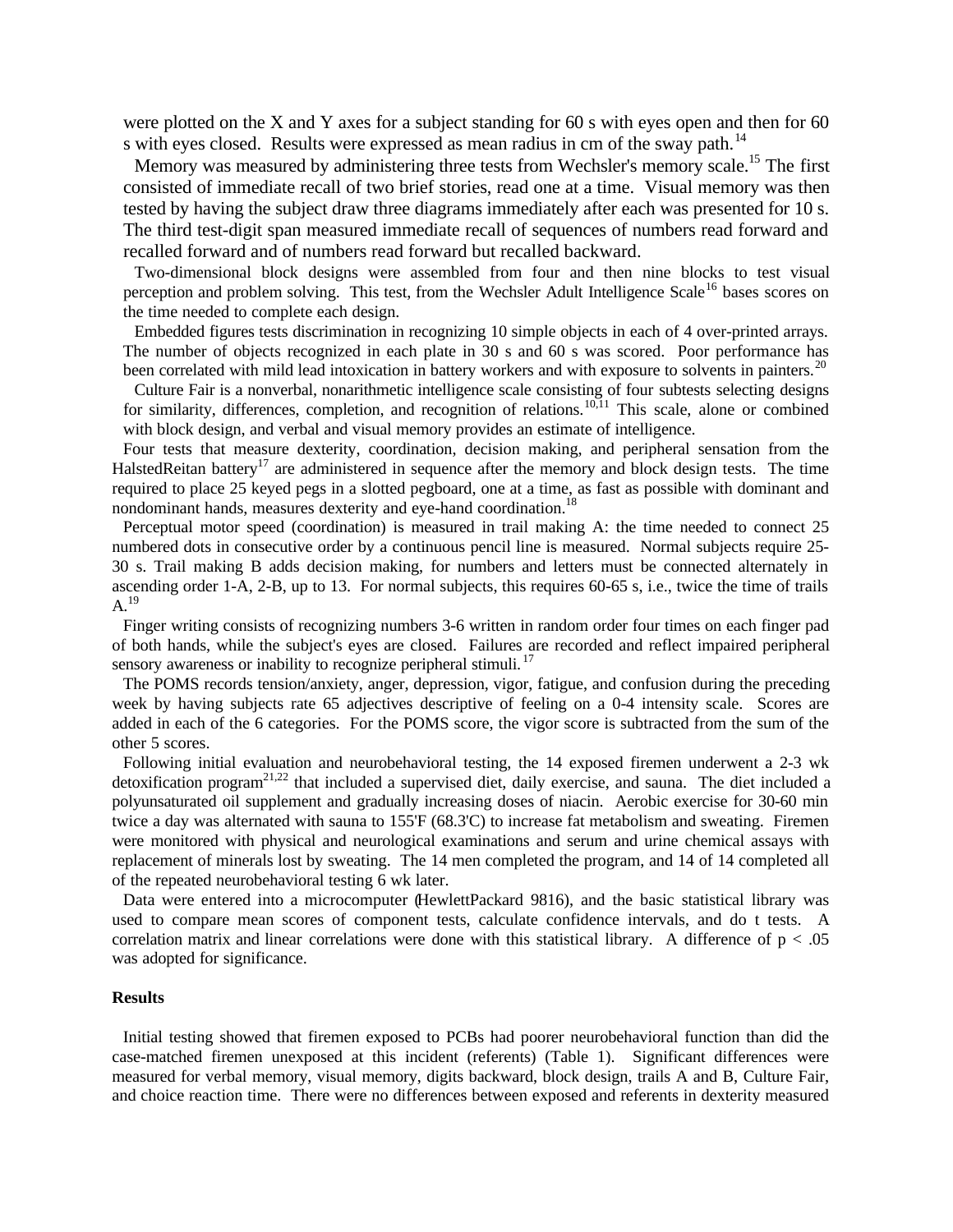by pegboard, in balance, in digits forward, and in the numbers of figures recognized during finger writing (Table 1). Exposed firemen showed poorer recall of both Wechsler stories and of the visual memory diagrams, compared with unexposed referents. Also, their ability to repeat digits backward was reduced relative to the unexposed firemen.

| Table 1.—Neurobehavioral Test Scores and Standard Deviations (SD) for 14 Control and 14 PCB- |                  |                    |                   |
|----------------------------------------------------------------------------------------------|------------------|--------------------|-------------------|
| <b>Exposed Firemen with Significant Differences</b>                                          |                  |                    |                   |
|                                                                                              | Controls         | Initial for        | Final for         |
|                                                                                              | $(N = 14)$       | 14 exposed         | 13 exposed        |
|                                                                                              | $(X \pm SD)$     | $(X \pm SD)$       | $(X \pm SD)$      |
| Age $(y)$                                                                                    | $34.9 \pm 8.5$   | $33.6 \pm 8.8$     |                   |
| Years as fireman                                                                             | $14.1 \pm 7.7$   | $12.7 \pm 8.2$     |                   |
| Story 1                                                                                      | $13.6 \pm 2.8$   | $10.2 \pm 4.0*$    | $13.1 \pm 3.95t$  |
| Story 2                                                                                      | $9.6 \pm 4.1$    | $7.8 \pm 3.6*$     | $10.6 \pm 4.3$ †  |
| Pictures                                                                                     | $11.7 \pm 2.9$   | $9.5 \pm 3.2*$     | $12.0 \pm 1.9$ †  |
| Digits forward                                                                               | $6.9 \pm 1.4$    | $6.7 \pm 0.9$      | $6.5 \pm 1.1$     |
| Digits backward                                                                              | $5.1 \pm 1.2$    | $4.0 \pm 1.4*$     | $4.2 \pm 1.4$     |
| Block design score                                                                           | $31.9 \pm 6.0$   | $30.0 \pm 5.9*$    | $34.2 \pm 9.4$ †  |
| Pegboard dominant                                                                            | $70.4 \pm 6.6$   | $70.9 \pm 8.8$     | $70.8 \pm 14.5$   |
| Trails A                                                                                     | $27.8 \pm 6.5$   | $36.3 \pm 14.1*$   | $30.4 \pm 12.2$   |
| Trails B                                                                                     | $66.4 \pm 17.3$  | $84.3 \pm 26.7*$   | $66.5 + 18.5$ †   |
| Finger writing rt.                                                                           | $1.7 \pm 1.5$    | $2.6 \pm 1.9$      | $3.0 \pm 2.6$     |
| Finger writing lft.                                                                          | $2.3 \pm 1.9$    | $2.5 \pm 2.1$      | $2.4 \pm 1.9$     |
| <b>Embedded figures</b>                                                                      | $31.4 \pm 5.0$   | $29.3 \pm 4.8$     | $33.5 \pm 4.9$ †  |
| Culture Fair                                                                                 | $63.4 \pm 6.3$   | $59.8 \pm 9.1*$    | $63.1 \pm 10.1$   |
| Choice reaction time (ms)                                                                    | $572.0 \pm 81.0$ | $646.0 \pm 150.0*$ | $674.0 \pm 148.0$ |
| <b>Balance</b>                                                                               |                  |                    |                   |
| Mean dist. eyes open (cm)                                                                    | $1.30 \pm .33$   | $1.30 \pm 36$      | $1.68 \pm .84$ †  |
| Mean dist. eyes closed (cm)                                                                  | $1.55 \pm .86$   | $1.47 \pm 1.02$    | $1.68 \pm .84$    |
| POMS 1 Tension                                                                               | $11.2 \pm 7.2$   | $13.9 \pm 8.0$     | $14.3 \pm 12.3$   |
| POMS 2 Anger                                                                                 | $9.5 \pm 8.1$    | $12.6 \pm 11.3*$   | $11.6 \pm 7.0$    |
| POMS 3 Depression                                                                            | $8.7 \pm 9.4$    | $13.8 \pm 11.9*$   | $14.9 \pm 13.3$   |
| POMS 4 Vigor                                                                                 | $19.1 \pm 3.1$   | $10.3 \pm 7.4*$    | $12.2 \pm 8.0$    |
| POMS 5 Fatigue                                                                               | $5.9 \pm v3.3$   | $14.7 \pm 7.4*$    | $11.7 \pm 5.7$    |
| POMS 6 Confusion                                                                             | $6.4 \pm 3.3$    | $8.3 \pm 5.3$      | $11.7 \pm 5.7$    |
| *Significant difference compared with controls.                                              |                  |                    |                   |
| †Significant difference compared with initial.                                               |                  |                    |                   |

The cognitive performance of exposed firemen was significantly lower on Culture Fair, with a group mean score of 59.8 vs. 63.4 in referents, and in assembly of block designs, with a mean score of 30.0 vs. 33.0 in controls. Perceptual motor speed and visual spatial performance as measured for trail making A and B were both significantly prolonged.

Median choice reaction time was 75 ms longer in exposed firemen than in referents, which is a significant difference. There was no difference in the performance of exposed and unexposed firemen on balance, measured by mean radius of the path moved when eyes were open (1.30 cm) and when eyes were closed (1.47 cm).

The POMS showed a significantly lower score for vigor and significantly higher scores for depression, anger, and fatigue in exposed firemen, compared with referents. Tension and confusion scores were also higher, but these differences were not significant. These individual affective disorder scores and POMS score were arrayed with scores on neurobehavioral tests and blood and fat PCB levels in a correlation matrix, and the associations were tested by linear regression. Total POMS score and individual scores for confusion, anger, fatigue, and depression were significantly correlated, and these were correlated with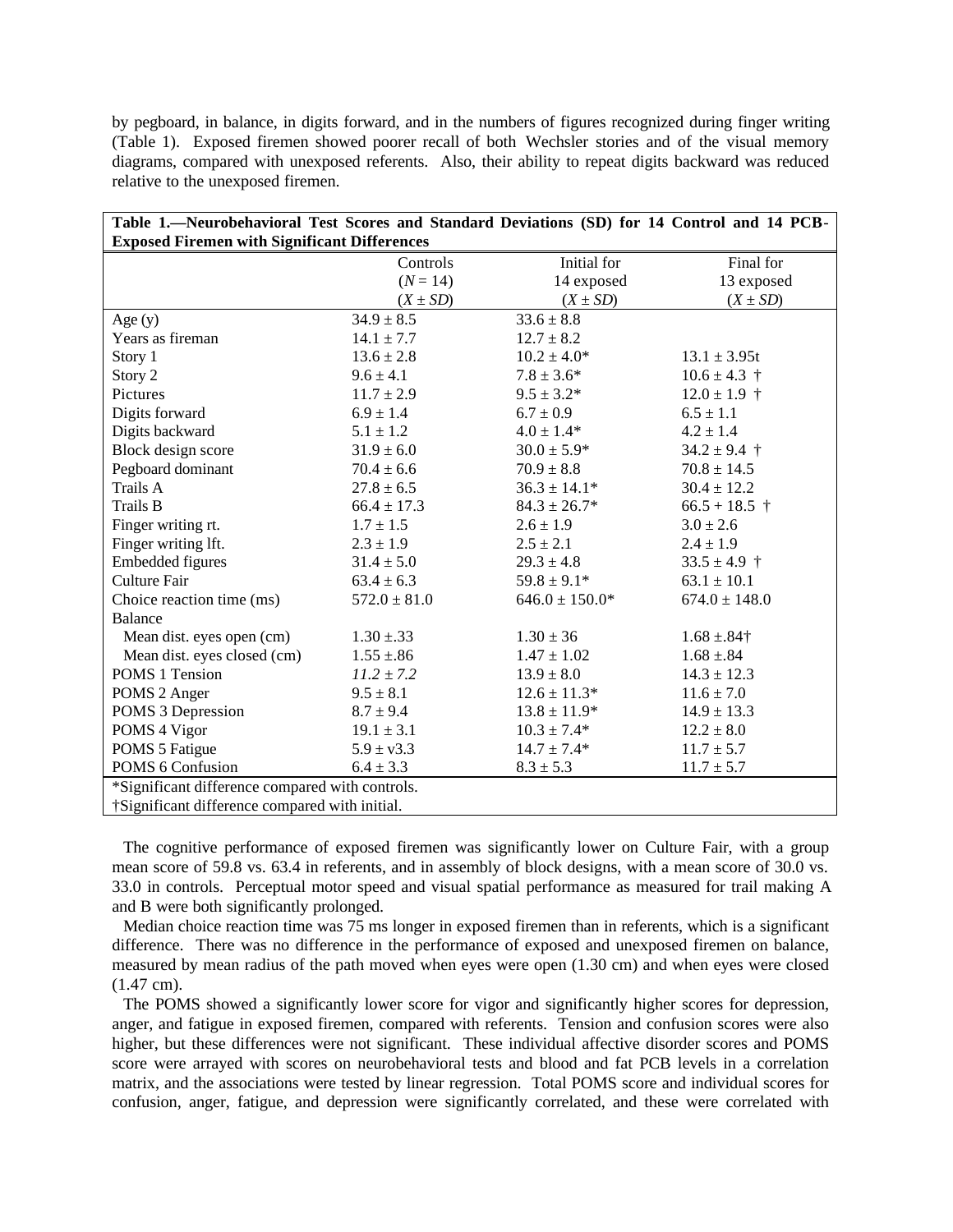balance distance, eyes closed. However, there were no significant correlations with other neurobehavioral tests, including memory, cognitive performance, intelligence, dexterity, and eye-hand coordination, in choice reaction time. The correlation of POMS score with balance radius, eyes closed, probably occurred by chance, and I of 36 items was compared in the correlation matrix. Serum PCB as Arochlor 1248 ranged from 1.9-15 ppb (median of 6.0 ppb), and body fat content was from 0.15-1.81 ppm (median of 0.7 ppm). Serum PCB and body content of PCBs were not correlated significantly, nor was either correlated significantly with any neurobehavioral test. Because PCB values varied widely, but were within the ranges described for environmentally exposed human populations,<sup>23,24</sup> it did not seem useful to repeat them after the detoxification experiment.

After a 3-mo interval, during which the exposed firemen participated in a detoxification program, retesting showed that memory tests were significantly improved, compared with the initial tests for both stories and visual reproduction. Mean scores for cognitive functions measured by block designs and embedded figures also improved significantly, and the improvement **in** Culture Fair was just short of significant. Trails B, a cognitive and motor performance test, also improved significantly. Only one measure, balance performance (eyes open), worsened significantly and moved against the trend. Choice reaction time, pegboard performance, and recall of digits forward and backward did no change significantly across the interval. Small change in POMS scores on repeat testing were not significant.

## **Discussion**

These firemen, exposed to heated and exploded PCBS, presumably containing dibenzofurans and other products, had experienced symptoms typical of PCB exposure, $8.25$  including memory loss, headache, irritability, impaired balance, mental slowing, joint aching, muscular weakness, and fatigue. Neurobehavioral testing of the 14 exposed firemen approximately 6 mo after the fire had demonstrated impairment of verbal memory, visual memory, and recall of digits backward; and reduced cognitive ability to recognize similarity, distinguish differences, complete designs, and transfer relationships in Culture Fair, block design, and embedded figures. Perceptual motor speed in choice reaction time and trail making A and discriminatory motor function on trail making B had been impaired.

Eight wk after a 2-3 wk detoxification program, memory and cognition in the 14 exposed firemen, as measured by scores on verbal and visual memory, block design, trails B, and embedded figures, had improved significantly and almost matched the scores of the referent firemen. In contrast, balance with eyes open had worsened, as had choice reaction time. Recall of digits and dexterity were unchanged.

In this study, PCB-exposed firemen showed cerebral dysfunction for short-term memory, interpretation of designs, spatial relation integration, decisionmaking, and coordination. The 2-3 wk intensive detoxification program was associated with improved cognitive function and memory. But body balance and choice reaction time did not improve and, in fact, tended to be more abnormal on the second testing in November 1987. As well, performance on the grooved pegboard did not change, nor did peripheral sensation improve. Thus, the changes across the detoxification interval were selective. There were minimal changes in affective status between the testing sessions, which suggests that although some neurophysiological functions improved, the subjects' perception of distress did not improve.

There is concern that memory and cognitive function may improve on repeat testing because of familiarity, practice, motivation, or learning. It would have been helpful to have retested the referent firemen across a 3-mo interval, but this was not possible. However, in a group of individuals followed for formaldehyde exposure, no changes in scores with this test battery were seen 3 mo apart and from year to year.<sup>26</sup> If there was improvement from test familiarity or small "learning effects," these were evidently offset by age-associated reductions in performance. Thus, we consider it unlikely that the improved function recorded across the test-retest interval in firemen reflects test familiarity or learning. Also, there had been sufficient trials with reaction time and balance testing to produce reproducible resuits on each occasion.13, 14

Another concern is whether affective disorders adversely affect neurobehavioral test scores as does posttraumatic stress. To examine this problem, we used a correlation matrix to test the composite POMS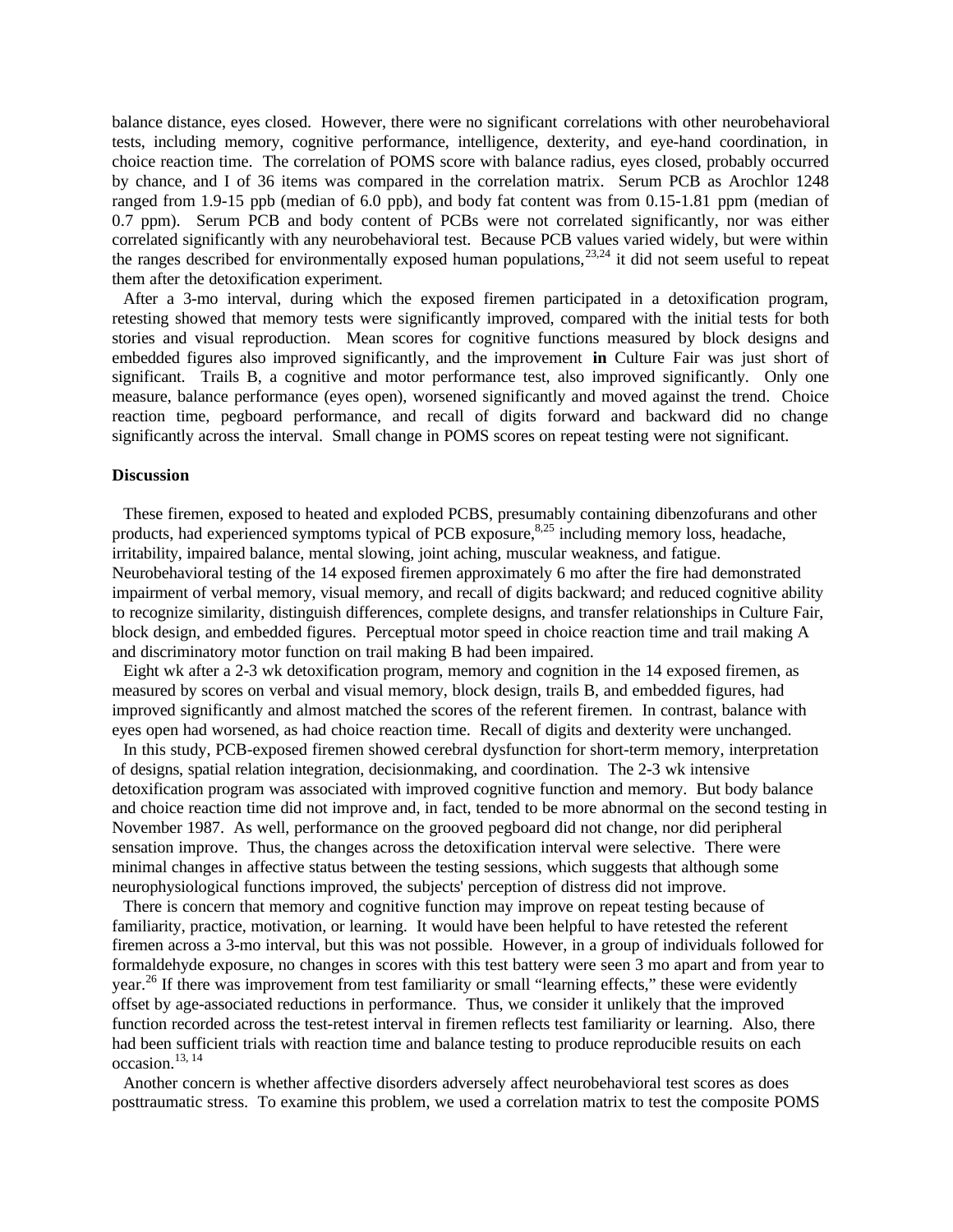score and individual scores for tension, depression, anger, vigor, fatigue, and confusion for association with scores on individual neurobehavioral tests. Because only one test-balance with eyes closed-was significantly correlated with POMS score in a 36-member matrix, we concluded that in these firemen, affective disorders were not causing neurobehavioral dysfunction.

An ideal experiment would have matched exposed and referent firemen and tested them before the incident, and testing would have been repeated after exposure and again after detoxification. Our opportunities for observation were limited and fell short of such an experimental design. Opportunities were most restricted by our learning of this PCB incident several months after it occurred. Thus, this preliminary report does not presume to answer all questions about the neurotoxicity of PCBs and firegenerated products, but it is intended to alert others to the possibility of chronic neurobehavioral impairment so that the problem can be investigated.

The question of whether the detoxification program was effective was not answered conclusively. Spontaneous improvement of this degree between tests seems unlikely because of the protracted symptoms and self-perceived continued impairment prior to our initial neurobehavioral testing. However, because memory and cognitive function may be influenced by prior testing, we suggest caution in attributing the firemen's improvement exclusively to detoxification.

If these observations are verified, it raises one further problem: firemen who fought fires for 2-25 y probably had other exposures to neurotoxic chemicals; therefore, they may not be an adequate referent group. However, impairment of the referent group would be expected to diminish the differences between the groups, not increase them. If the referent group were impaired, it should raise concern about cumulative neuropsychological and neurophysiological impairment of firemen from repeated brief exposures to high doses of neurotoxic chemicals. Further studies are needed to sort the effects of aging coupled with occasional high chemical exposures from aging alone in impairing neurobehavioral function in firemen.

The failure to find a close response relationship between Arochlor 1248 and impairment on any neurobehavioral tests, although disappointing, suggests that a wider spectrum of PCBs and products must be measured in future studies. This is because polychlorinated dibenzofurans are 1 00-1 0 000 times more toxic in animal experiments than PCBS, which have a relatively low toxicity.<sup>27-29</sup> It is safe to assume that at least part of this difference extends to human subject's neurotoxicity.<sup>29</sup>

Perhaps, as suggested by this study, subjects with neurobehavioral dysfunction from PCBs and PCDFs can be aided by diet, exercise, and sauna-induced sweating aimed at mobilization and excretion of PCBs and their by-products before the exact chemical responsible or its mechanism of action on the central nervous system is understood.

## \* \* \* \* \* \* \* \*

Submitted for publication February 4, 1989; revised; accepted for publication May 14, 1989. Requests for reprints should be sent to: Kaye H. Kilburn, M.D., University of Southern California School of Medicine, Environmental Sciences Laboratory, 2025 Zonal Avenue, MHR 913, Los Angeles, CA 90033.

#### \* \* \* \* \* \* \* \* \* \*

#### **References**

- 1. Buser HR. Formation, occurrence and analysis of polychlorinated dibenzofurans dioxins and related compounds. Environ Health Persp 1985;60:259-67.
- *2.* Hutzinger 0, Choudhry GG, Chittim BG, Johnston LE. Formation of polychlorinated dibenzofurans and dioxins during combustion, electrical equipment fires and PCB incineration. Environ Health Persp 1985;60:3-9.